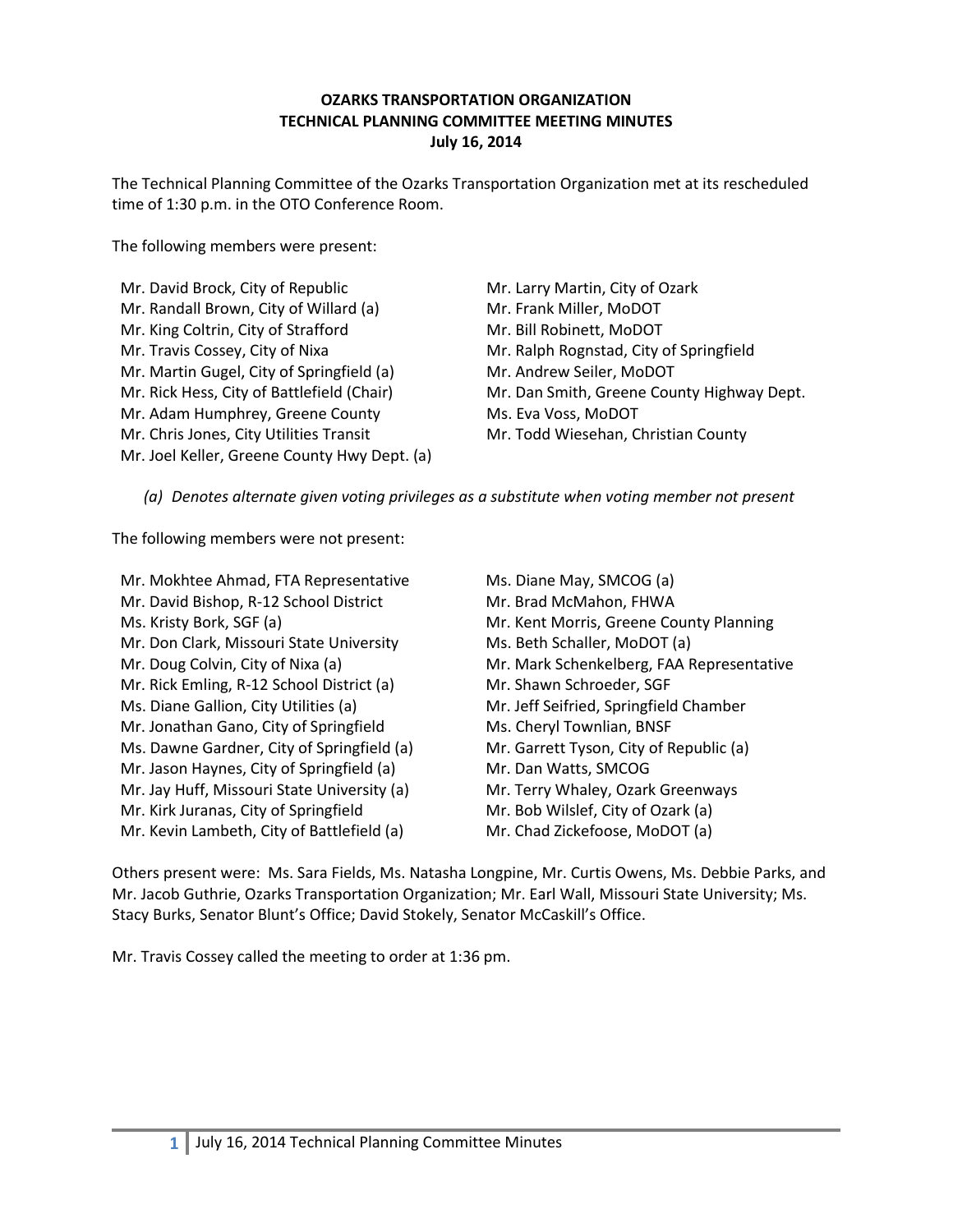#### **I. Administration**

#### **A. Introductions**

#### **B. Approval of the Technical Planning Committee Meeting Agenda**

Mr. Martin made the motion to approve the Technical Planning Committee Agenda. Mr. Miller seconded and the motion carried unanimously.

#### **C. Approval of the June 11, 2014 Meeting Minutes**

Mr. Hess made the motion to approve the June 11, 2014 Meeting Minutes. Mr. Martin seconded and the motion was carried unanimously.

# **D. Public Comment Period for All Agenda Items**

None.

#### **E. Executive Director's Report**

Ms. Fields stated that the Board of Directors unanimously passed the OTO Amendment 7 Project List. Three members were not in favor of the Kansas Expressway Highway Extension and did note their disapproval of that project. However, the members saw the need for cooperation as a region and voted unanimously in support of the list. The Board passed a resolution in support for Amendment 7 in general and that was forwarded to the Highway Commission. There have been 4 jurisdictions that have done that. The City of Republic passed a resolution of support, so if any other jurisdiction would like to that it is welcomed.

The OTO has a vacancy for a multimedia coordinator. If anyone knows someone with website, graphic, publication design or media experience then they can apply. The job posting is open until August 1. The OTO is wrapping up the fiscal year, ending June 30, and is starting a new fiscal year. Some of the agenda items deal with the new year projects. The OTO was not able to purchase the traffic sensing units, which are the bluetooth or Wi-Fi units, to give travel times. There is a contract in place with MoDOT and the City of Springfield to do a joint purchase, though the RFQ has not been issued yet. It is expected to take place this fall.

The other project that staff is working to develop more fully is the public input process. The OTO launched giveusyourinput.org. There are some signs around downtown directing people to that site. This site was used for the Amendment 7 Public Input. This site will provide a central place for the public to make comments on any of the OTO projects or anything in general.

Mr. Cossey asked if Ms. Fields wanted to mention the Amendment 7 signs. Ms. Fields stated that if anyone is interested in signs supporting Amendment 7, the Springfield Chamber of Commerce has been working with the statewide group to get it passed. There are yard signs and 4X8 signs. Mr. Jeff Seifried has volunteered to personally install the signs at businesses. Mr. Martin asked what the wording on the sign was. Ms. Fields stated it was "Yes on 7".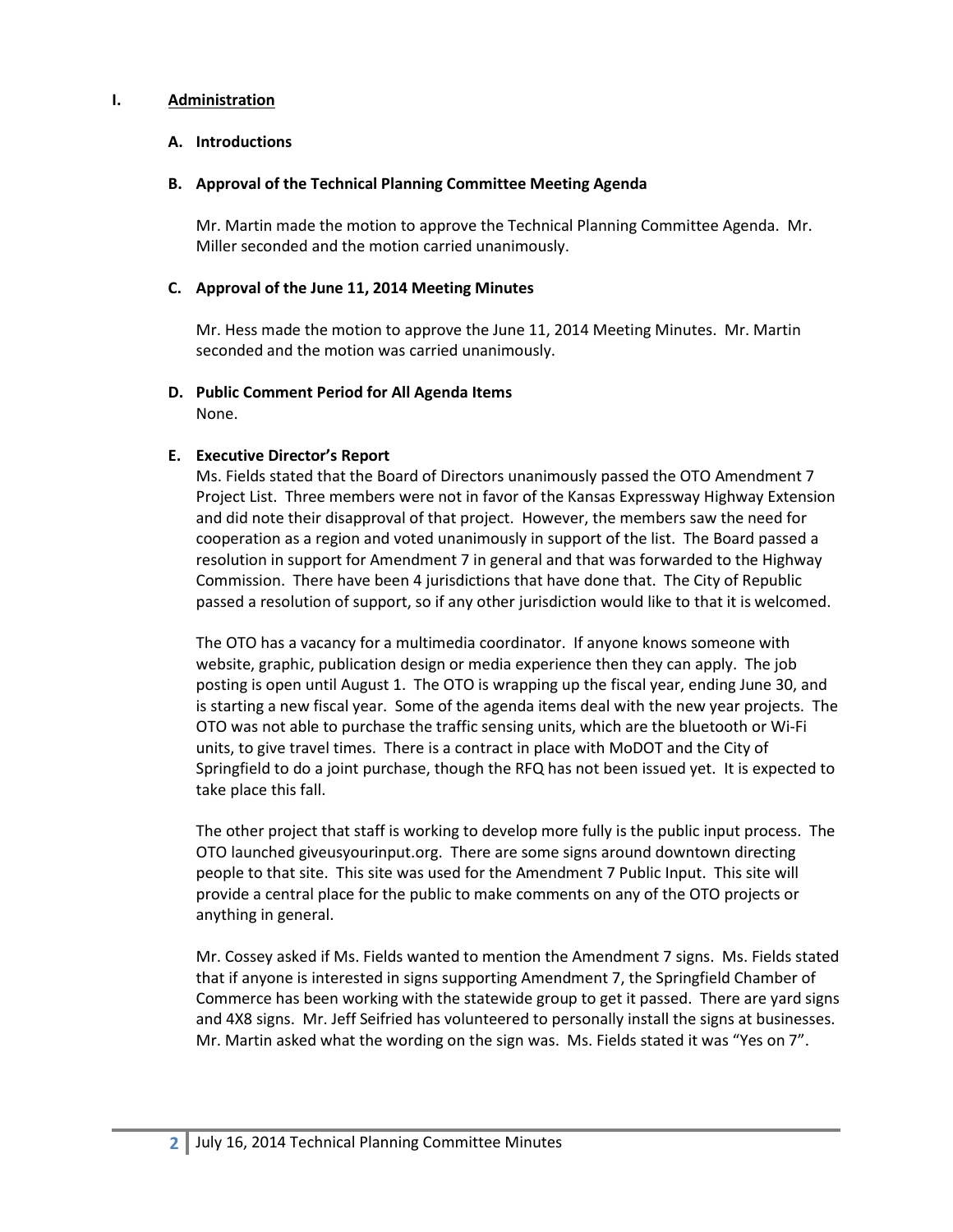Ms. Longpine stated that there was one on the corner of Trafficway and Chestnut Expressway.

## **F. Bicycle and Pedestrian Committee Report**

Ms. Longpine stated that the Bicycle and Pedestrian Advisory Committee reviewed the application formerly known as the Enhancement Application. It is now referred to as the Transportation Alternatives Program Application. That is on the agenda later for discussion. The July meeting had been replaced by the subcommittee meeting to review the application. The BPAC will be looking at the Bicycle and Pedestrian Safety Education, which is an item from the OTO Strategic Plan.

# **G. Legislative Reports**

Ms. Burks stated that in regards to transportation it would be beneficial if Mr. Jered Taylor was here. The House passed the proposal for transportation funding that goes through May 2015. The Senate has a few versions. The majority of the Senate is not receptive to the funding mechanism in the House Bill. It closes a loop hole that was a piece of legislation that funded an unemployment extension. The Senate is proposing a couple of different bills. The only problem is that the Senate versions do not have a Pay For, which means the House would not approve them without a Pay For mechanism. Blunt's office has been receiving a lot of calls from County Commissioners about what will happen. The likelyhood of it getting shut down is probably 75/25 at this point. The thought is that there will be a fix before the August recess. If not, the program will probably shut down for two to four weeks. Mr. Miller stated it would shut down reimbursements. He stated that Ms. Fields had forwarded an email about the process. Ms. Burks stated that she was directing all of the County Commissioners back to MoDOT for any questions. The bigger picture is that there is not a funding mechanism right now that has been approved for the approximately \$500 billion bill that is needed for the six-year highway extension.

Mr. Stokely stated that his understanding is that the Senate is going to try and get it done if it is possible. It will probably be a short kick of the can down the road, not a long term fix, probably until May. Obviously, there needs to be work towards a longer term solution to this important issue.

# **II. New Business**

# **A. Administrative Modification 3 to the FY 2014-2017 TIP**

Ms. Longpine stated that with the TIP and Public Involvement Process, staff is allowed to make minor revisions to the TIP. This was a request from Missouri State University. The University is going to be able to go out to bid on a project sooner than programmed. It is for the Kansas Expressway and Broadmoor Project acceleration lanes.

# **B. Amendment 4 to the FY 2014-2017 TIP**

Ms. Longpine stated that there are two projects included as part of TIP Amendment Number 4. One is the addition of Jackson and Main Street Sidewalks in the City of Willard. That has a program cost of \$52,500. The other is to amend the improvements at 65 and Battlefield. This will allow more federal funding on the project, as well as program advance construction for the coming fiscal year. The TIP Amendment Number 4 would actually be forwarded to the Board of Directors, for an electronic meeting next week. The Board of Directors agenda will be sent out today.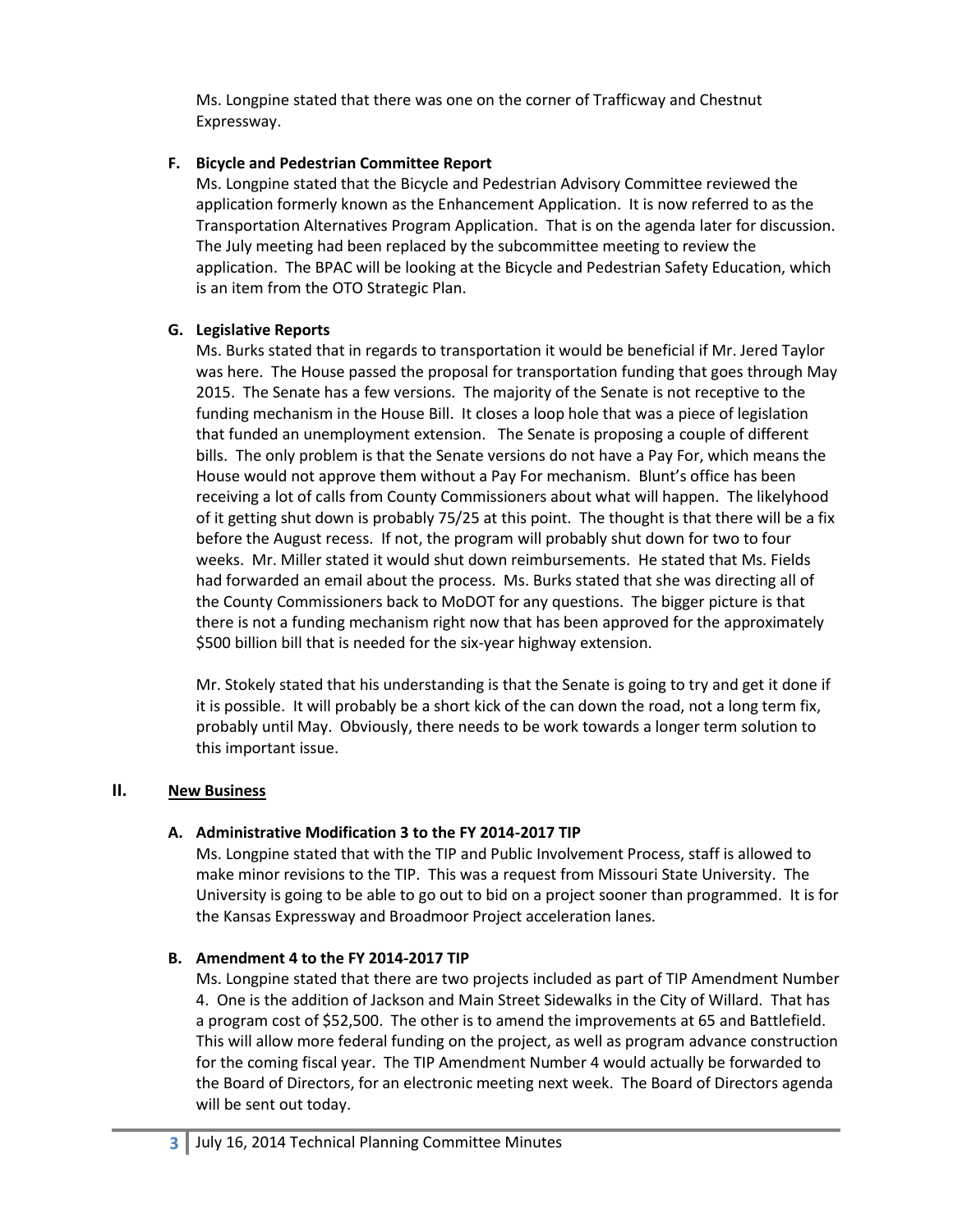Mr. Martin made the motion to recommend approval of TIP Amendment Number 4 to the Board of Directors. Mr. Hess seconded and the motion carried unanimously.

#### **C. Draft FY 2015-2018 Transportation Improvement Program**

Ms. Longpine stated that everyone should have received either through email or with the agenda packet a draft Transportation Improvement Program. The TIP takes the plans and priorities from the Long Range Transportation Plan and are programmed into the TIP so the projects can be constructed with federal funding. She presented a PowerPoint that is attached to the back of the minutes outlining the FY 2015-2018 Transportation Improvement Program.

Ms. Longpine asked Mr. Miller to clarify where the Glenstone Safety Improvements were between Battlefield and I-44. Mr. Miller stated that there was a general pot for Safety Improvements for the OTO area. Instead of breaking it out into a list of projects, it was left in as one project. The focus is going to be on safety enhancements for the corridor.

Ms. Longpine stated that there were some changes since the draft TIP was sent out. There is a handout of the documents that includes the comments from FTA, FHWA, and MoDOT; as well as the response to those comments. Mr. Miller has answered some of the outstanding questions on the handout, so it will be finished soon. Something that is new this year (and there has not been a lot of guidance on it), was to create a separate section for those projects that are waiting on advance construction conversion. They are projects that are completed and are waiting for the Federal funds to come in. FHWA asks that the OTO follows how MoDOT reports it in one lump sum. That information will be added to the back under the Roadways Section and staff will be removing the lump of projects as currently seen as a separate section in the TIP. MoDOT was able to convert a lot of the projects that were listed in June, so those will be moving to the status section. There will be a fewer number of projects mixed in there as well.

Ms. Longpine stated that funding amounts have been adjusted either based on comments and comparisons to the STIP or some other changes that have happened in the meantime. The City of Springfield is going to be maximizing the contribution on the Chestnut Expressway Railroad project, so that information will be changing. There is a project that Greene County just added, the bridges for Farm Road 141. That will be programmed since it was not able to be done before the TIP. The OTO is asking for a recommendation to the Board of Directors that allows staff to finish making these changes as recommended by MoDOT or USDOT.

Mr. Martin made the motion to recommend approval of the FY 2015-2018 TIP to the Board of Directors. Mr. Rognstad seconded and the motion was carried unanimously.

### **D. Transportation Alternatives Program Application**

Ms. Longpine stated that the agenda includes a copy of the revised Transportation Alternatives Program Guidelines and Application. There are some changes with this application, from how it has been handled in the past. The committee decided to recommend minimum and maximum award amounts of \$40,000 and \$250,000,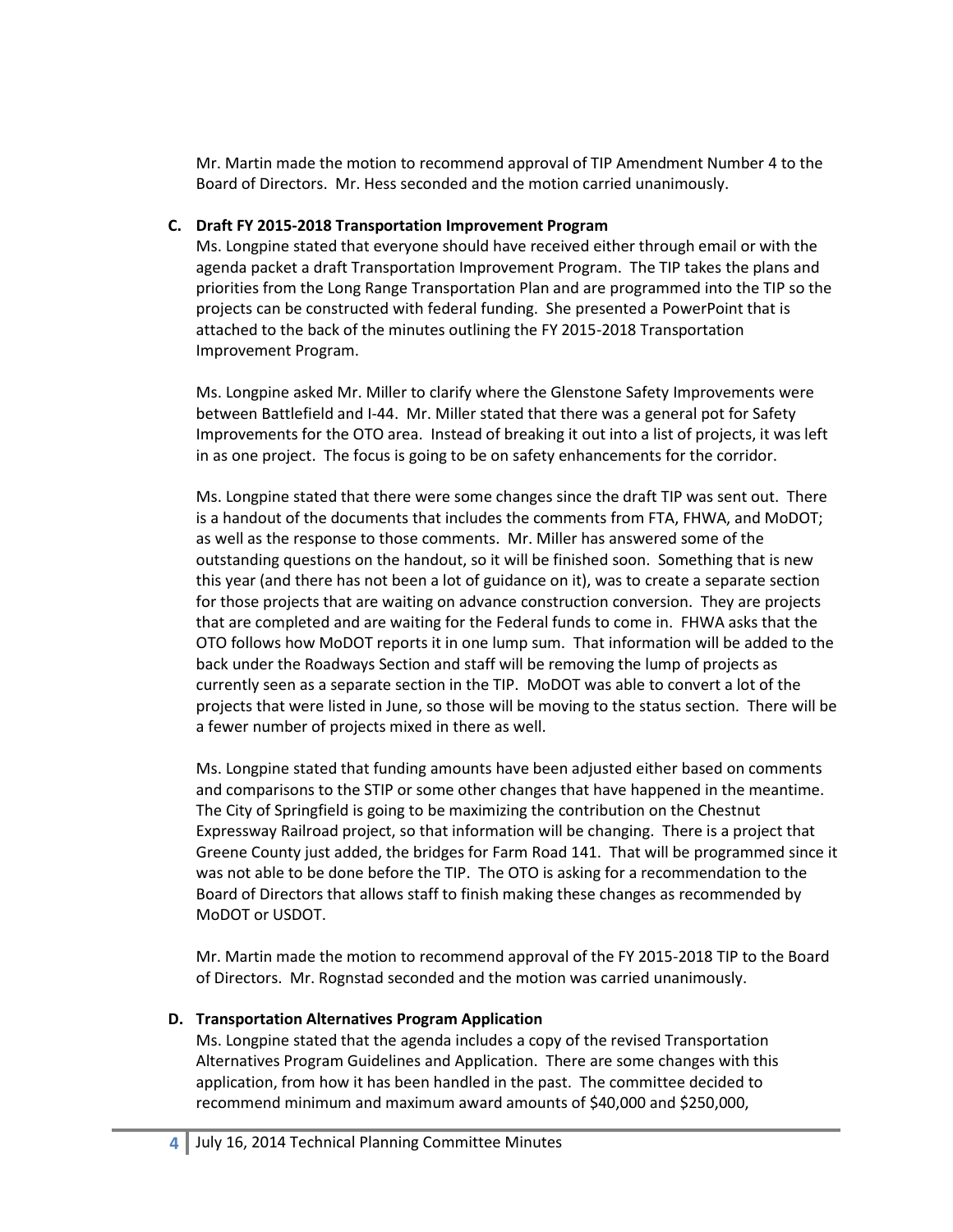respectively. The committee also looked at the eligibility of projects. MAP-21 took the Enhancement Program and made adjustments to what is eligible, while at the same time adding Recreational Trails and Safe Routes to School. The Committee looked at the longer list and decided to focus on projects that construct sidewalk and bicycle infrastructure and Safe Routes to School related programs.

Ms. Longpine stated that another change in the legislation was who can sponsor a project. MoDOT is no longer eligible to be a sponsor. There was also some additional information in how the project location and description was requested. The points were adjusted according to some of the different changes in the program. The committee looked at additional information on cost estimates, adding construction elements in addition to construction phase. The idea is to know how much goes toward paving, landscaping, and lighting for example.

Mr. Martin inquired if the additional information requested is a more precise price breakdown/itemization of material and labor. Ms. Longpine stated that OTO does not need to know how much linear foot of concrete, but that it is going to be \$40,000 of sidewalk and \$10,000 for landscaping, as an example. That does not impact anything at the moment, but it gives an idea in the future if the area wants to do something with it. Mr. Martin asked with those categories competing with each other, is there any prioritization to the actual category. Ms. Longpine stated not at this time.

Mr. Martin made the motion to recommend approval of the FY 2014 and FY 2015 Transportation Alternative Program Funding Application to the Board of Directors. Mr. Brown seconded and the motion carried unanimously.

Ms. Longpine added the goal was to have the application out in September and then due back in December. This is to allow some extra time to complete the application.

#### **E. OTO Growth Trends Report**

Mr. Owens presented the OTO Growth Trends. He stated that the full report is on the OTO website. It is for the 2013 year starting January 1 and ending on December 31.

Mr. Coltrin inquired about the mean travel time. He stated it makes a nice graph, but the actual difference is only 36 seconds. Mr. Owens stated that it is from the Census Bureau. Mr. Coltrin stated it looks like the travel times have stayed constant here, but they change on the graph. When it is less than a minute change in travel time, he did not consider it a real change.

### **F. Performance Measures Report**

Ms. Longpine stated that there was a copy of the Performance Measures Report passed out. This is an update. The Long Range Transportation Plan was the first time that Performance Measures were developed for the region. This was in anticipation of upcoming legislation at the time, MAP-21. Staff is still waiting for guidance on what Performance Measures really need to be or do for the area. There are some comments right now on putting that into place. In the meantime, there are status updates on the performance measures in the plan to better educate the OTO on what data is available and how effective the measure is for the area. Ms. Longpine presented a PowerPoint that is attached to the back of the minutes.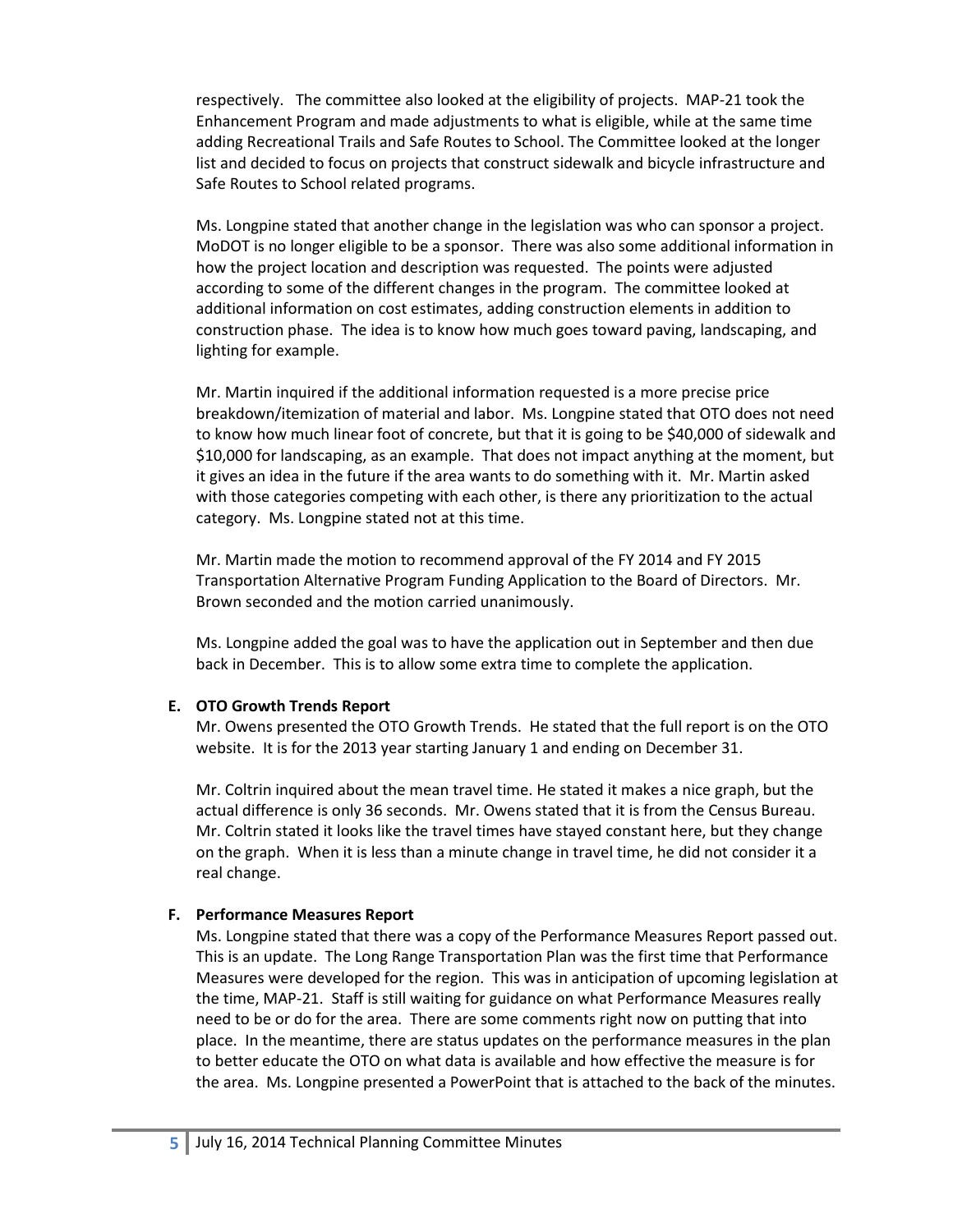#### **G. FY 2014-2015 UPWP Amendment 1**

Ms. Parks stated that the fiscal year was just starting and there was a request for FY 2015 UPWP Amendment 1. Last year the OTO contracted with Olsson and Associates for a Travel Demand Model. As of June 30, the OTO was able to pay \$109,365 on the contract. However, there are a few items that were not completed this fiscal year. The remaining amount on the contract is \$40,636. This involves some scenarios. Ms. Parks turned the discussion to Ms. Longpine to explain the scenarios.

Ms. Longpine stated that Olsson was finalizing the calibration and were working on the final review of the model. What the calibrated base model provides is a starting point to look at scenarios for the future. There was an email sent out to the TPC that proposed a variety of scenarios that could be run through the model. It would show the impacts of congestion on the roadway network. Staff sent the scenarios out for input and comment. One scenario is the standard scenario and is included with the model. It is the 2040 no-build scenario. All of these take into account all the projects that have been either completed since the base model year 2012 or that the OTO is committed to build through 2018. Any scenario would contain those additional projects. The no build will assume that nothing else changes between now and 2040. Another scenario is to look at the Regional Priorities List and if that were to be implemented, how that would affect the network. Another option is to look at the Southwest area of the OTO and look at what would happen if Kansas Expressway, National, the East-West Arterial, and FF were completed.

One scenario is to increase the Transit Mode Split. There is still discussion with Olsson on how it is shown now, and if the OTO were to double transit usage or increase it by a certain amount, what impact it would have on the model. There could be some incremental scenarios. Kind of along the same lines as the no build for 2040, there would be a 2020 or 2030 run. Ms. Longpine asked for input on other scenarios.

Mr. Martin asked if there could be difference scenarios, but to look at the scenarios from a different point. Ms. Fields stated that there are some growth scenarios done, and the scenarios provided ten year increments. Before 2020, 2030, 0r 2040, the network is overloaded with the growth. It is nice to say that we would look at ten year increments instead of 25 year increments. Mr. Brock Inquired if the 5 scenarios listed out would be narrowed down to two or four. Ms. Longpine stated that no, there would be 5 scenarios plus the no-build. It is a total of 6 on the calibrated model. Mr. Robinett asked if there had been consideration for looking at trip generation. For example if there were policies to discourage trips. To reduce trips, for example, from 12 for a single family to 10 on the same network. Ms. Fields stated that she was not sure what policy could be in place to reduce travel time. Mr. Robinett stated mixed use and more dense design could eliminate trips. Mr. Martin stated a scenario of gas up to \$5.00 a gallon. Ms. Longpine stated that one thing that had been considered was maybe another type of density scenario. There are both population and employment forecasts. Olsson parceled out the population growth by transportation analysis zone. It is larger than a census tract, but smaller than a jurisdiction boundary. Ms. Fields stated that the OTO could always go back and have Olsson run some scenarios if the density changed. Ms. Burks stated that Springfield Public Schools was going away from a neighborhood school model. Looking at different types of schools and not providing busing. If that model continues, that could shoot the daily trips up and would change the forecasts. The other jurisdictions have magnet schools. Ms. Fields stated that would be a time of day destination. Ms. Fields stated that the model is probably using a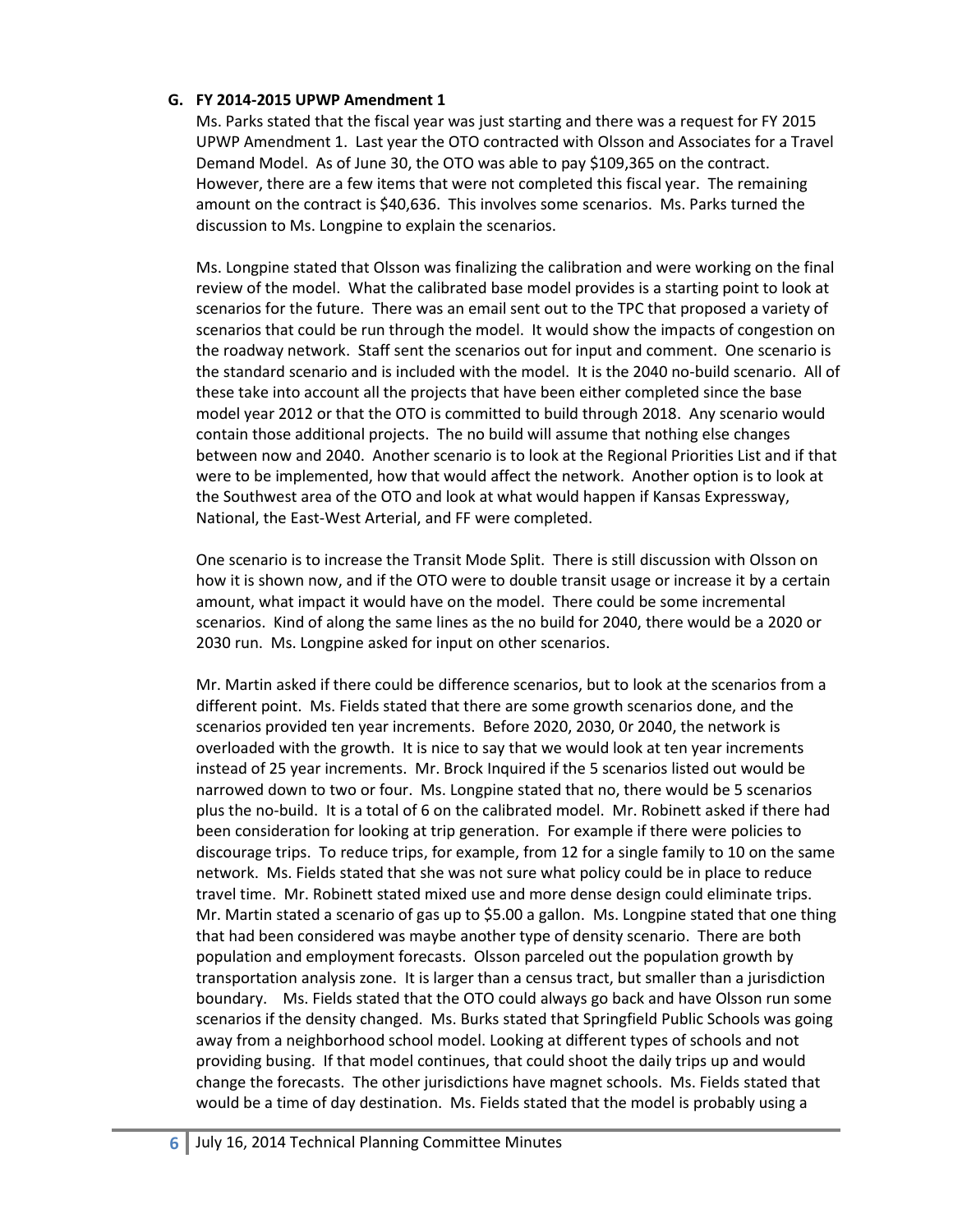national standard. Mr. Martin asked if there could be a run on peak hour times. Ms. Longpine stated that could be added to the scenario list.

Ms. Parks resumed the UPWP Amendment discussion. OTO is asking for a revised CPG Agreement with the Missouri Highway Commission and OTO. This will increase the CPG Planning Funds in the amount of \$32,508.00. What staff is are asking today is to take this to the board to increase the line item Task (30) for the amount of \$40,635 for the Travel Demand Model and increase the CPG Grant Agreement.

Mr. Smith made the motion to recommend approval of Amendment 1 to the FY 2015 Unified Planning Work Program. Mr. Martin seconded and the motion carried unanimously.

Mr. Brock asked if funding an issue for us at all. Ms. Parks stated there was a reserve fund available from the funds not used.

#### **H. Sunshine Law Policy**

Ms. Parks stated that most members of the TPC were aware of the State of Missouri's Sunshine Policy. The OTO has done a good job in trying to follow the Sunshine Law. She stated that she had attended some Sunshine Law training. Some items were explained in detail and it made staff think about writing a policy for the OTO office, to ensure that everything was being followed. She went through the summary of the Sunshine Law Policy. Mr. Martin inquired about the wording on the section about closed meetings. He stated that the policy stated that there can be a closed meeting on personnel issues, while providing minutes while withholding salaries. Ms. Parks stated that the public had to be notified about the statute that was closing the meeting and take a roll call vote. The final motion has to be published. The OTO would have to notify the staff member within 72 hours of the final decision. The discussion would be closed by the final motion would be disclosed to the public. Mr. Martin stated that when someone is given a raise, that the OTO would have to eventually notify the public. Ms. Parks stated that was correct, within 72 hours. She would look at the wording to make sure it was worded correctly.

Mr. Coltrin made the motion to recommend approval of the OTO Sunshine Law Policy to the Board of Directors. Mr. Martin seconded and the motion carried unanimously.

#### **I. Major Thoroughfare Plan Subcommittee**

Ms. Longpine stated that the next year staff would be updating the Major Thoroughfare Plan and are looking at two different things. One item is to look at the Design Standards, other is to review the roadway network. The OTO is looking for a subcommittee to direct the work. The agenda outlines who served on the agenda previously, but we are taking volunteer nominations.

David Brock, Adam Humphrey, King Coltrin, Andrew Seiler, Larry Martin, Rick Hess, Randy Brown, and Todd Wiesehan volunteered.

#### **III. Other Business**